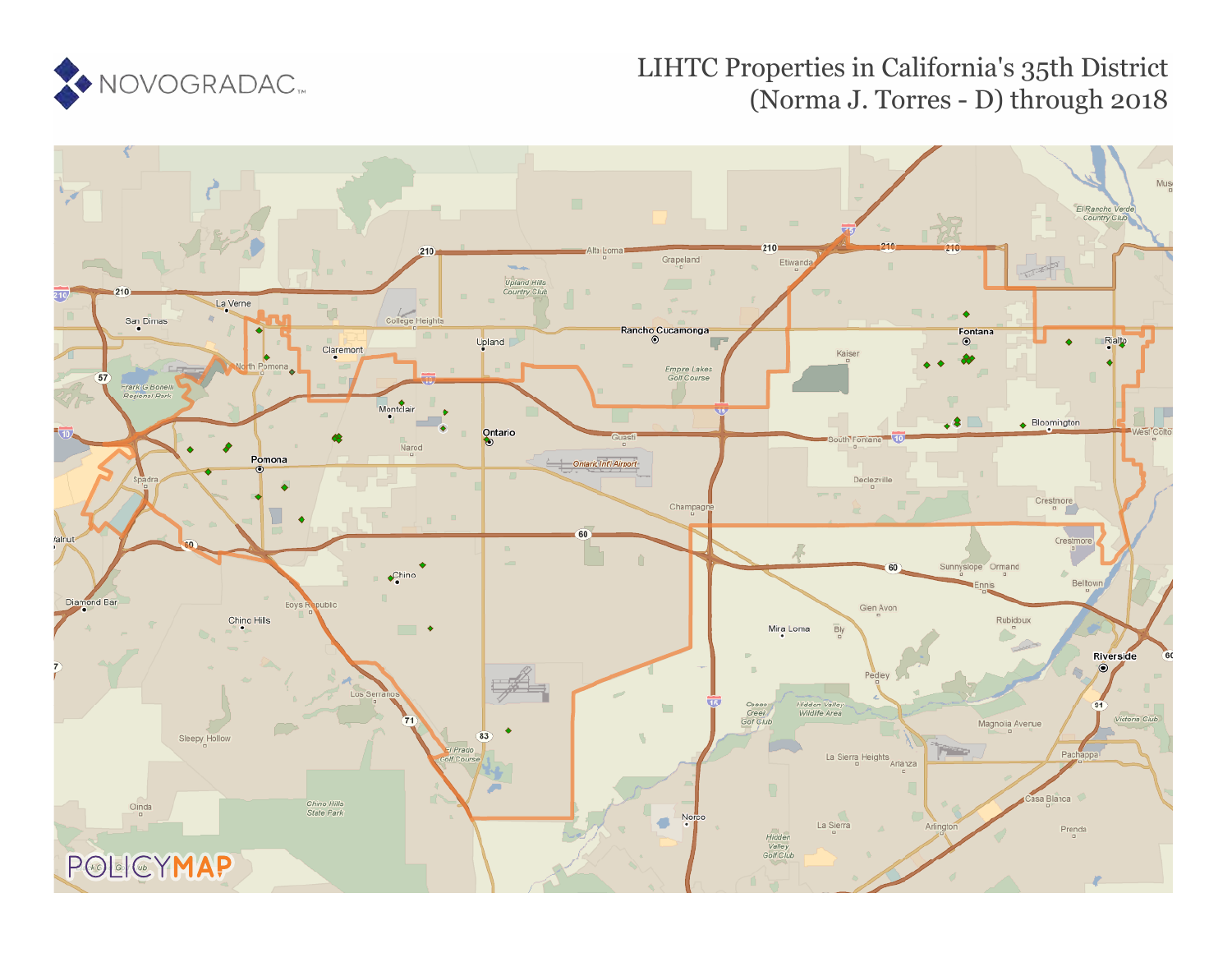| <b>Project Name</b>                                  | <b>Address</b>                          | City           | <b>State</b> | <b>Zip Code</b> | Nonprofit<br><b>Sponsor</b> | <b>Allocation</b><br>Year | Annual<br><b>Allocated</b><br><b>Amount</b> | in Service           | <b>Year Placed Construction</b><br><b>Type</b> | <b>Total</b><br><b>Units</b> | Low<br>Income<br><b>Units</b> | <b>Rent or</b><br>Income<br><b>Ceiling</b> | <b>Credit</b><br><b>Percentag Exempt</b><br>$\bullet$ | Tax-<br><b>Bond</b> | <b>HUD Multi-</b><br><b>Family</b><br><b>Financing/Rent</b><br>al Assistance |
|------------------------------------------------------|-----------------------------------------|----------------|--------------|-----------------|-----------------------------|---------------------------|---------------------------------------------|----------------------|------------------------------------------------|------------------------------|-------------------------------|--------------------------------------------|-------------------------------------------------------|---------------------|------------------------------------------------------------------------------|
| PARK GRAND APTS                                      | 858 E GRAND<br><b>AVE</b>               | <b>POMONA</b>  | CA           | 91766           | No                          | 1997                      | \$578,562                                   | 1999                 | <b>New Construction</b>                        | 62                           | 61                            | 60% AMGI                                   | 70%<br>present<br>value                               | No                  |                                                                              |
| PARK WILLIAM APTS                                    | 853 WILLIAM<br>ST                       | <b>POMONA</b>  | CA           | 91768           | Yes                         | 1999                      | \$261,190                                   | 2000                 | Acquisition and<br>Rehab                       | 31                           | 30                            | 60% AMGI                                   | 70%<br>present<br>value                               | No                  |                                                                              |
| <b>CROSSINGS APT</b><br><b>HOMES</b>                 | 177 W S ST                              | <b>RIALTO</b>  | CA           | 92376           | No                          | 1999                      | \$1,011,071                                 | 2000                 | <b>New Construction</b>                        | 100                          | 99                            | 60% AMGI                                   | 70%<br>present<br>value                               | No                  |                                                                              |
| <b>CITRUS GROVE</b><br><b>TOWNHOMES</b>              | 8845 CITRUS<br>AVE                      | <b>FONTANA</b> | CA           | 92335           | No                          | 2004                      | \$261,276                                   | 2004                 | Acquisition and<br>Rehab                       | 51                           | 50                            | 60% AMGI                                   | 30%<br>present<br>value                               | Yes                 |                                                                              |
| PASEO VERDE III<br><b>FAMILY APTS</b>                | 16495 VALLEY<br><b>BLVD</b>             | <b>FONTANA</b> | CA           | 92335           |                             | 2011                      | $\$0$                                       | Insufficient<br>Data | Not Indicated                                  | 46                           | $\bf{0}$                      |                                            | Not<br>Indicated                                      |                     |                                                                              |
| <b>GREENTREE SENIOR</b><br><b>APTS</b>               | 245 E FIRST ST RIALTO                   |                | CA           | 92376           | No                          | 2001                      | \$470,759                                   | 2001                 | Acquisition and<br>Rehab                       | 272                          | 270                           | 60% AMGI                                   | 30%<br>present<br>value                               | Yes                 |                                                                              |
| <b>FONTANA SENIOR</b><br><b>APTS</b>                 | 8684 SIERRA<br><b>AVE</b>               | <b>FONTANA</b> | CA           | 92335           | No                          | 2001                      | \$829,981                                   | 2002                 | <b>New Construction</b>                        | 108                          | 107                           | 60% AMGI                                   | 70%<br>present<br>value                               | $\mathbf{No}$       |                                                                              |
| <b>SERENITY VILLAS</b>                               | 150 E BONITA<br>AVE                     | <b>POMONA</b>  | CA           | 91767           | No                          | 2001                      | \$552,510                                   | 2002                 | <b>New Construction</b>                        | 174                          | 173                           | 60% AMGI                                   | 30%<br>present<br>value                               | Yes                 |                                                                              |
| <b>MOUNTAIN VIEW</b><br><b>SENIOR APTS I</b>         | 511 N<br><b>PALMETTO</b><br>AVE         | <b>ONTARIO</b> | CA           | 91762           | No                          | 2001                      | \$617,667                                   | 2002                 | <b>New Construction</b>                        | 86                           | 84                            | 50% AMGI                                   | 70%<br>present<br>value                               | $\mathbf{No}$       |                                                                              |
| <b>SEASONS AT CHINO</b>                              | 13160 SIXTH ST CHINO                    |                | CA           | 91710           | No                          | 1998                      | \$287,812                                   | 1998                 | <b>New Construction</b>                        | 102                          | 102                           | 60% AMGI                                   | 30%<br>present<br>value                               | Yes                 |                                                                              |
| <b>SEASONS AT</b><br>ONTARIO GATEWAY<br><b>PLAZA</b> | 955 N<br><b>PALMETTO</b><br>AVE         | <b>ONTARIO</b> | CA           | 91762           | No                          | 1996                      | \$209,077                                   | 1998                 | <b>New Construction</b>                        | 80                           | 78                            | 60% AMGI                                   | 30%<br>present<br>value                               | Yes                 |                                                                              |
| <b>DRAKE MANOR</b>                                   | 200 DRAKE ST POMONA                     |                | CA           | 91767           | No                          | 2008                      | \$408,166                                   | 2009                 | Acquisition and<br>Rehab                       | 109                          | 108                           | 60% AMGI                                   | 30%<br>present<br>value                               | Yes                 | No                                                                           |
| THE PLAZA AT<br><b>SIERRA</b>                        | 16999 ORANGE $\,$ FONTANA<br><b>WAY</b> |                | CA           | 92335           | No                          | 2008                      | \$1,205,054                                 | 2009                 | <b>New Construction</b>                        | 90                           | 89                            | 60% AMGI                                   | 70%<br>present<br>value                               | No                  | No                                                                           |

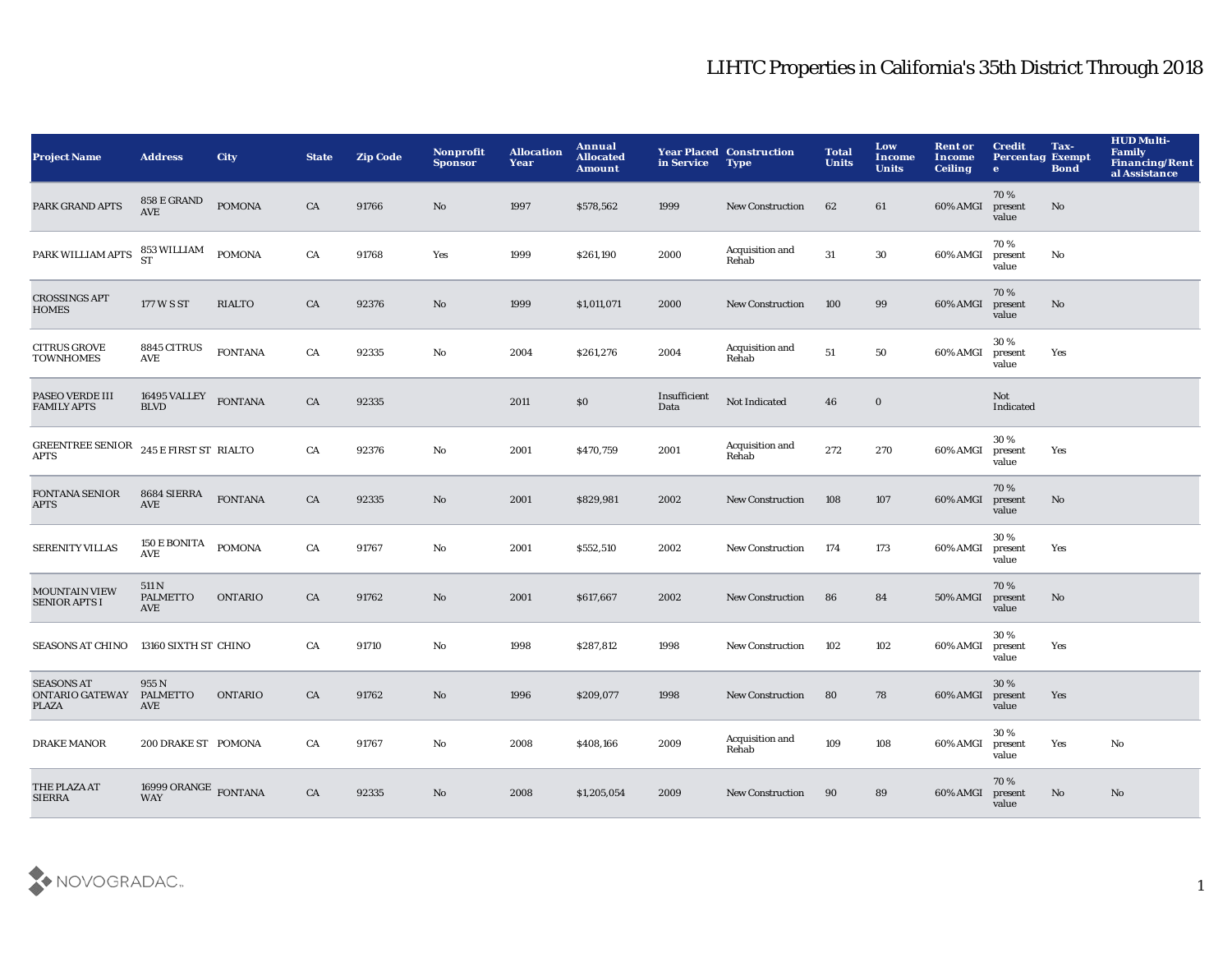| <b>Project Name</b>                                                                | <b>Address</b>                                                             | City             | <b>State</b> | <b>Zip Code</b> | Nonprofit<br><b>Sponsor</b> | <b>Allocation</b><br>Year | Annual<br><b>Allocated</b><br><b>Amount</b> | in Service | <b>Year Placed Construction</b><br><b>Type</b> | <b>Total</b><br><b>Units</b> | Low<br>Income<br><b>Units</b> | <b>Rent or</b><br>Income<br><b>Ceiling</b> | <b>Credit</b><br><b>Percentag Exempt</b><br>$\bullet$ | Tax-<br><b>Bond</b> | <b>HUD Multi-</b><br><b>Family</b><br><b>Financing/Rent</b><br>al Assistance |
|------------------------------------------------------------------------------------|----------------------------------------------------------------------------|------------------|--------------|-----------------|-----------------------------|---------------------------|---------------------------------------------|------------|------------------------------------------------|------------------------------|-------------------------------|--------------------------------------------|-------------------------------------------------------|---------------------|------------------------------------------------------------------------------|
| VISTA PARK CHINO<br><b>APARTMENTS</b>                                              | 5819<br><b>RIVERSIDE</b><br><b>DRIVE</b>                                   | <b>CHINO</b>     | CA           | 91710           | No                          | 2015                      | \$374,996                                   | 2016       | Acquisition and<br>Rehab                       | 40                           | 39                            | 60% AMGI                                   | 30%<br>present<br>value                               |                     | Yes                                                                          |
| <b>OLIVERA SENIOR</b><br><b>APARTMENT (FKA</b><br><b>DUDLEY ST SENIOR</b><br>APTS) | <b>600 S. DUDLEY POMONA</b><br><b>STREET</b>                               |                  | CA           | 91766           | No                          | 2015                      | \$1,349,474                                 | 2017       | <b>New Construction</b>                        | 84                           | 83                            | 60% AMGI                                   | 70%<br>present<br>value                               |                     | Yes                                                                          |
| MONTCLAIR SENIOR 10355 MILLS<br><b>HOUSING PROJECT</b>                             | AVE                                                                        | <b>MONTCLAIR</b> | CA           | 91763           | Yes                         | 2008                      | \$645,273                                   | 2009       | New Construction                               | 85                           | 84                            | 60% AMGI                                   | 30%<br>present<br>value                               | Yes                 | Yes                                                                          |
| <b>ALDEA VILLAGE</b><br><b>COMMUNITY</b>                                           | 2003 S<br>RESERVOIR ST POMONA                                              |                  | CA           | 91766           | No                          | 2010                      | \$540,634                                   | 2010       | <b>New Construction</b>                        | 19                           | 19                            | 60% AMGI                                   | 70%<br>present<br>value                               | No                  |                                                                              |
| <b>ONTARIO SENIOR</b><br>APTS                                                      | 280 N LEMON<br>ST                                                          | <b>ONTARIO</b>   | CA           | 91764           | No                          | 2008                      | \$1,469,882                                 | 2010       | <b>New Construction</b>                        | 76                           | 75                            | 60% AMGI                                   | 70%<br>present<br>value                               | No                  |                                                                              |
| <b>PROTOTYPES</b><br>POMONA APTS                                                   | 837 E ARROW<br><b>HWY</b>                                                  | <b>POMONA</b>    | CA           | 91767           | No.                         | 2004                      | \$351,598                                   | 2006       | <b>New Construction</b>                        | 32                           | 31                            | <b>50% AMGI</b>                            | 30%<br>present<br>value                               | Yes                 |                                                                              |
| BRIARWOOD MANOR                                                                    | 9656 EXETER<br>AVE                                                         | <b>MONTCLAIR</b> | CA           | 91763           | No                          | 2005                      | \$185,984                                   | 2006       | Acquisition and<br>Rehab                       | 100                          | 83                            | 60% AMGI                                   | 30%<br>present<br>value                               | Yes                 |                                                                              |
| PASEO VERDE<br><b>FAMILY APTS I</b>                                                | 10050 JUNIPER $_{\rm FONTANA}$<br><b>AVE</b>                               |                  | CA           | 92335           | No                          | 2009                      | \$1,252,242                                 | 2010       | <b>New Construction</b>                        | 50                           | 49                            | 60% AMGI                                   | 70%<br>present<br>value                               | No                  | $\mathbf{N}\mathbf{o}$                                                       |
| <b>CERES WAY APTS</b>                                                              | <b>16424 CERES</b><br>AVE                                                  | <b>FONTANA</b>   | CA           | 92335           |                             | 2009                      | \$564,714                                   | 2011       | <b>New Construction</b>                        | 60                           | 59                            | 60% AMGI                                   | 70%<br>present<br>value                               | Yes                 |                                                                              |
| PASEO VERDE<br><b>FAMILY APTS II</b>                                               | 10050 JUNIPER $_{\rm FONTANA}$<br><b>AVE</b>                               |                  | ${\rm CA}$   | 92335           | No                          | 2010                      | \$1,230,994                                 | 2011       | <b>New Construction</b>                        | 46                           | 46                            | 60% AMGI                                   | 70%<br>present<br>value                               | No                  |                                                                              |
| SAN ANTONIO VISTA 10410<br>APTS                                                    | $\begin{array}{lll} \textbf{PRADERA AVE} & \textbf{MONTCLAIR} \end{array}$ |                  | CA           | 91763           | No                          | 2005                      | \$1,338,880                                 | 2007       | <b>New Construction</b>                        | 75                           | 74                            | 60% AMGI                                   | 70%<br>present<br>value                               | No                  |                                                                              |
| VISTA DEL CIELO<br><b>APTS</b>                                                     | <b>10319 MILLS</b><br>AVE                                                  | <b>MONTCLAIR</b> | CA           | 91763           | Yes                         | 2009                      | \$1,231,262                                 | 2011       | <b>New Construction</b>                        | 50                           | 49                            | 60% AMGI                                   | 70%<br>present<br>value                               | No                  |                                                                              |
| <b>MOUNTAIN VIEW</b><br><b>SENIOR APTS II</b>                                      | 511 N<br><b>PALMETTO</b><br>AVE                                            | <b>ONTARIO</b>   | CA           | 91762           | No                          | 2005                      | \$200,290                                   | 2007       | <b>New Construction</b>                        | 20                           | 20                            | 60% AMGI                                   | 70%<br>present<br>value                               | No                  |                                                                              |

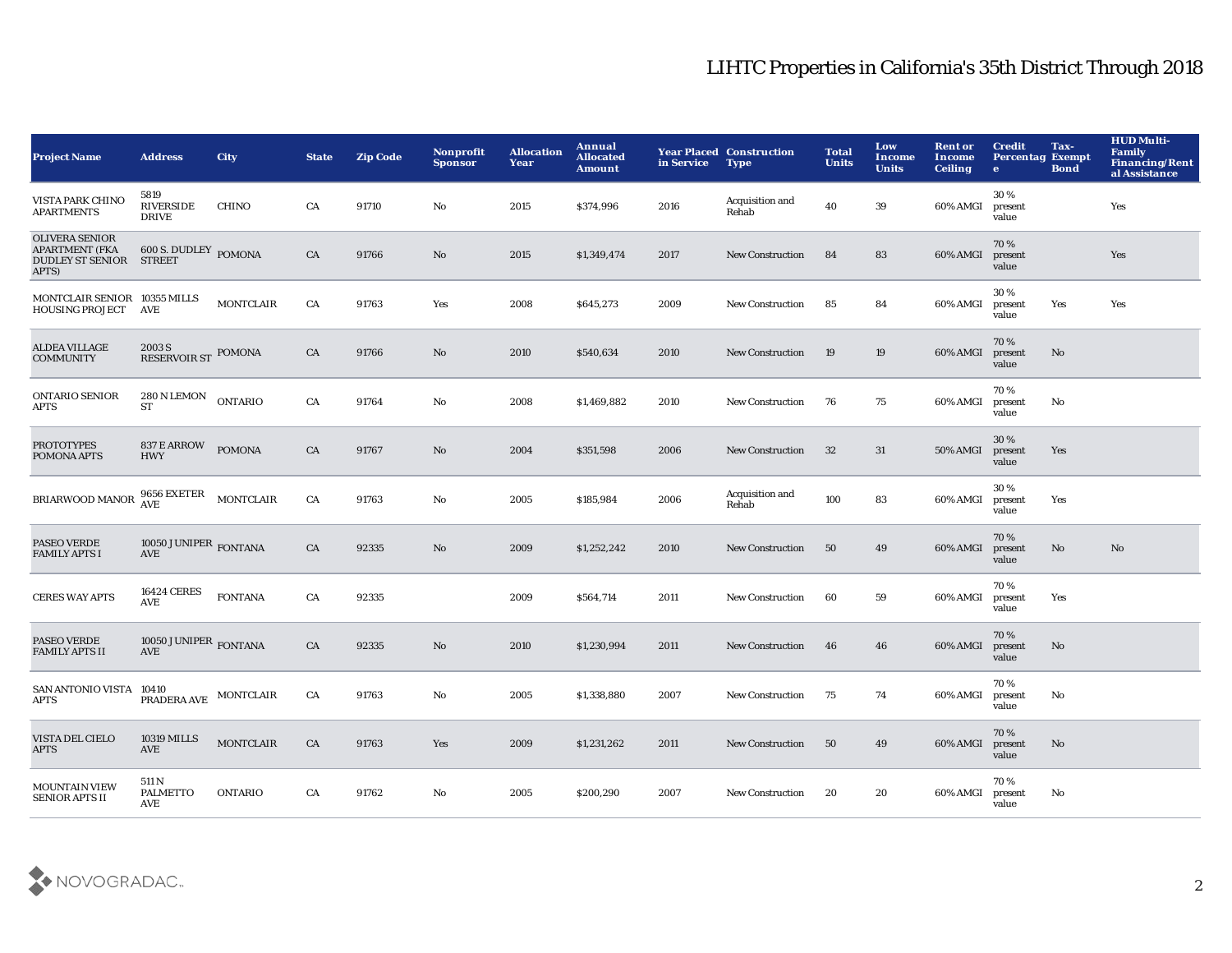| <b>Project Name</b>                                          | <b>Address</b>                            | <b>City</b>    | <b>State</b> | <b>Zip Code</b> | Nonprofit<br><b>Sponsor</b> | <b>Allocation</b><br>Year | Annual<br><b>Allocated</b><br><b>Amount</b> | in Service | <b>Year Placed Construction</b><br><b>Type</b> | <b>Total</b><br><b>Units</b> | Low<br>Income<br><b>Units</b> | <b>Rent or</b><br>Income<br><b>Ceiling</b> | <b>Credit</b><br><b>Percentag Exempt</b><br>$\bullet$ | Tax-<br><b>Bond</b> | <b>HUD Multi-</b><br><b>Family</b><br><b>Financing/Rent</b><br>al Assistance |
|--------------------------------------------------------------|-------------------------------------------|----------------|--------------|-----------------|-----------------------------|---------------------------|---------------------------------------------|------------|------------------------------------------------|------------------------------|-------------------------------|--------------------------------------------|-------------------------------------------------------|---------------------|------------------------------------------------------------------------------|
| <b>POMONA</b><br>INTERGENERATIONA AVE<br>L HOUSING           | 1737 W HOLT                               | <b>POMONA</b>  | CA           | 91768           | $\mathbf{N}\mathbf{o}$      | 2006                      | \$1,589,751                                 | 2008       | <b>New Construction</b>                        | 90                           | 89                            | 60% AMGI                                   | 70 %<br>present<br>value                              | No                  |                                                                              |
| THE PRESERVE                                                 | 7550 DESERT<br><b>HOLLY ST</b>            | <b>CHINO</b>   | CA           | 91708           |                             | 2008                      | \$232,860                                   | 2008       | <b>New Construction</b>                        | 250                          | 53                            | 50% AMGI                                   | 30%<br>present<br>value                               | Yes                 |                                                                              |
| <b>PASEO VERDE</b><br><b>FAMILY APTS III</b>                 | 10050 JUNIPER FONTANA<br>AVE              |                | CA           | 92335           | Yes                         | 2011                      | \$695,254                                   | 2013       | <b>New Construction</b>                        | 46                           | 46                            | 60% AMGI                                   | 70%<br>present<br>value                               | No                  | No                                                                           |
| <b>TOSCANA APTS</b>                                          | 7806 SIERRA<br><b>AVE</b>                 | <b>FONTANA</b> | CA           | 92336           | Yes                         | 2011                      | \$930,738                                   | 2013       | <b>New Construction</b>                        | 53                           | 52                            | 60% AMGI                                   | 70%<br>present<br>value                               | No                  | No                                                                           |
| PORTOFINO VILLAS                                             | 121W<br><b>PHILLIPS</b><br><b>BLVD</b>    | <b>POMONA</b>  | CA           | 91766           | $\mathbf{N}\mathbf{o}$      | 2003                      | \$1,429,855                                 | 2005       | <b>New Construction</b>                        | 174                          | 172                           | 60% AMGI                                   | 70%<br>present<br>value                               | No                  |                                                                              |
| <b>FOUNTAINS AT</b><br><b>SIERRA</b>                         | <b>16946 CERES</b><br>AVE                 | <b>FONTANA</b> | CA           | 92335           | No                          | 2003                      | \$917,815                                   | 2005       | <b>New Construction</b>                        | 93                           | 92                            | 60% AMGI                                   | 70%<br>present<br>value                               | No                  |                                                                              |
| THE GARDENS AT<br><b>SIERRA</b>                              | <b>16838 CERES</b><br>AVE                 | <b>FONTANA</b> | CA           | 92335           | No                          | 2004                      | \$433,283                                   | 2005       | <b>New Construction</b>                        | 93                           | 92                            | 60% AMGI                                   | 30%<br>present<br>value                               | Yes                 |                                                                              |
| <b>MONTCLAIR 4</b><br><b>SPECIAL NEEDS</b>                   | $4115$ KINGSLEY $\,$ MONTCLAIR<br>ST      |                | ${\rm CA}$   | 91763           | Yes                         | 2012                      | \$343,845                                   | 2014       | New Construction                               | 18                           | 17                            | 60% AMGI                                   | 70%<br>present<br>value                               | No                  | Yes                                                                          |
| <b>IVY AT COLLEGE</b><br>PARK FAMILY<br><b>APARTMENTS</b>    | <b>5950 NOTRE</b><br><b>DAME</b>          | <b>CHINO</b>   | CA           | 91710           | Yes                         | 2012                      | \$1,202,839                                 | 2014       | <b>New Construction</b>                        | 135                          | 133                           | 60% AMGI                                   | 30%<br>present<br>value                               | Yes                 | $\mathbf{N}\mathbf{o}$                                                       |
| <b>RENAISSANCE</b><br><b>VILLAGE</b><br><b>APARTMENTS</b>    | 1029 W.<br><b>SECOND</b><br><b>STREET</b> | <b>RIALTO</b>  | CA           | 92376           | No                          | 2014                      | \$749,396                                   | 2015       | Acquisition and<br>Rehab                       | 144                          | 143                           | 60% AMGI                                   | 30%<br>present<br>value                               | Yes                 | No                                                                           |
| <b>BLOOMINGTON</b><br>HOUSING, PHASE I                       | 18028 VALLEY<br><b>BOULEVARD</b>          | BLOOMINGTON CA |              | 92316           | $\mathbf{N}\mathbf{o}$      | 2014                      | \$1,486,175                                 | 2016       | <b>New Construction</b>                        | 106                          | 105                           | 60% AMGI                                   | 70%<br>present<br>value                               | No                  | Yes                                                                          |
| <b>HOLT + HAMILTON</b><br><b>FAMILY</b><br><b>APARTMENTS</b> | 934 W. HOLT<br><b>AVENUE</b>              | <b>POMONA</b>  | CA           | 91768           | No                          | 2014                      | \$1,557,010                                 | 2016       | <b>New Construction</b>                        | 62                           | 61                            | 60% AMGI                                   | 70%<br>present<br>value                               | No                  | No                                                                           |
| <b>MINERVA MANOR</b>                                         | 9972 JUNIPER<br><b>AVENUE</b>             | <b>FONTANA</b> | CA           | 92335           | No                          | 2013                      | \$673,017                                   | 2016       | <b>New Construction</b>                        | 63                           | 62                            | 60% AMGI                                   | 30%<br>present<br>value                               | Yes                 | $\mathbf{N}\mathbf{o}$                                                       |